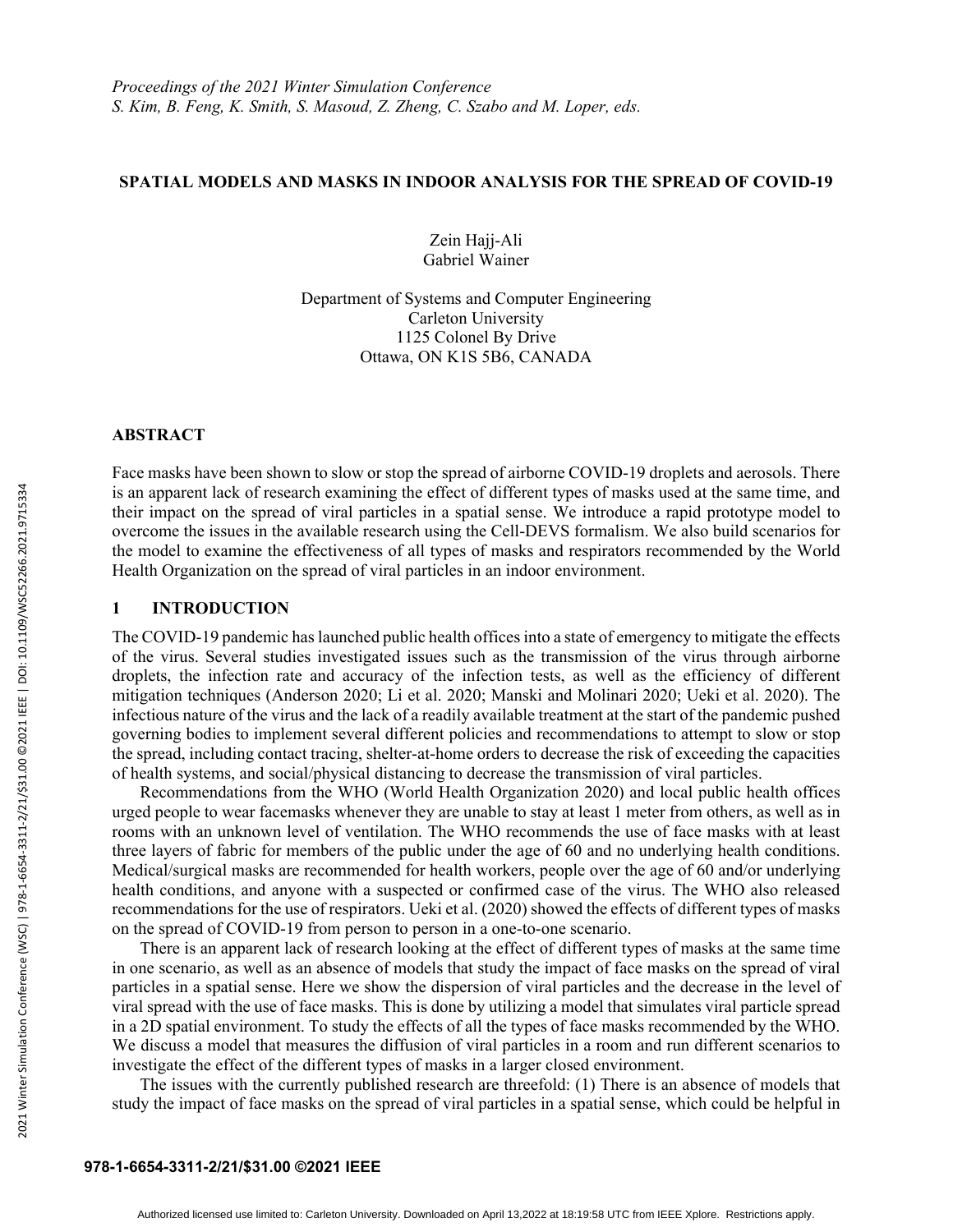identifying solutions in buildings. (2) Most models do not include an analysis of the effects of all types of face masks recommended by the WHO during the COVID-19 pandemic. (3) There is a need to study the impact of the use of different mask types in the same setting on the spread of viral particles. We thus introduce a rapid prototype model that allows for dealing with these issues. The model allows the setting of the efficiencies of different types of face masks separately. The model can also be extended to include the efficiencies of new mask types if needed in the future. The model simulates a 2-dimensional environment and records the number of viral particles in each position. This allowed us to build scenarios that examine the effectiveness of mask use on the spread of viral particles in the environment. The model uses data from the study by Ueki et al. (2020), detailing the efficiencies of all the mask types recommended by the WHO (2020), thereby offering a complete look into the effects of mask wearing in an indoor setting during the COVID-19 pandemic. Furthermore, the scenarios built for the model explored in this paper cycle through every combination of masks that the virus spreader and susceptible individual could wear.

### **2 BACKGROUND**

Modeling infection has been widely studied starting with the foundational Susceptible-Infected-Recovered model (SIR) first outlined by Kermack and McKendrick (1927). Epidemiologists have also simulated the spread of COVID-19 infections throughout communities, with parameters for lockdown patterns and social distancing (De-Leon and Pederiva 2020). A review article (Li 2007) found that there is a strong association between the spread of airborne infections and the level of ventilation and airflow in an indoor environment.

Some studies explored the impact of the use of face masks to diminish the spread of airborne viruses. Tracht et al. (2010) built a model to quantify the impact of wearing face masks in reducing the spread of the H1N1 virus. They found that the use of both surgical masks and N95 respirators help curtail the increase of infection rates, though the N95 respirators had a greater impact. The effects of surgical masks and N95 respirators were studied, but the authors do not consider the cotton face masks recommended by the WHO during the COVID-19 pandemic, nor did they consider the possibility of an incorrect fitting of the N95 respirators on the wearer. Eikenberry et al. (2020) used a similar method to investigate the effects of face mask use on the spread of the COVID-19 virus, although the use of different types of masks in the same scenario was not explored. They simulated 18 months of an epidemic with a modified SIR model. The findings revealed that an increase in the use of face masks significantly decreases the spread of the virus within the community. This finding holds true even with face masks of a lower efficiency. Bazant and Bush (2021) built a model to derive safety guidelines considering factors affecting the spread of the COVID-19 virus indoors. The authors focused on guidelines to mitigate the airborne transmission of the virus indoors, and examined the level of ventilation, the size of the environment, and the use of cotton and surgical face masks. The authors found that the results of the model for an indoor space were consistent with the findings of prior research in slowing the spread of the virus on the larger scale of a city or country.

Ueki et al. (2020) studied the efficiency of different types of face masks in inhibiting the transmission of aerosols containing COVID-19 viral particles. They constructed a transmission simulator in a biosafety level 3 test environment, utilizing two mannequin heads facing each other. One of the mannequin heads emitted a mist containing viral particles. The other was connected to a viral particle collection unit and an artificial ventilator set to mimic the steady state breathing rate of adults. The face masks tested were attached to the heads and the compressor nebulizer was set to imitate a mild cough for 20 minutes. The viral titers were then measured using the plaque assay method (Figure 1). Cotton and surgical masks were tested, as well as N95 respirators fitted correctly or not. The authors found that the masks were more protective against the virus when worn by the index rather than the susceptible individual. The study also established that none of the masks were able to completely prevent the transmission even when fitted correctly.

Modeling indoor spaces can be achieved through numerous methods. Li et al. (2010) presented a grid graph-based model that allows for the study of spatial events in an indoor environment. The authors split the floor space of the environment into a grid of 2D cells which could then be labeled with the properties of the floor plan corresponding to it. A review study (Li et al. 2019) examined several models that use Cellular Automata to model an indoor space, and the movement and behavior of crowds and crowd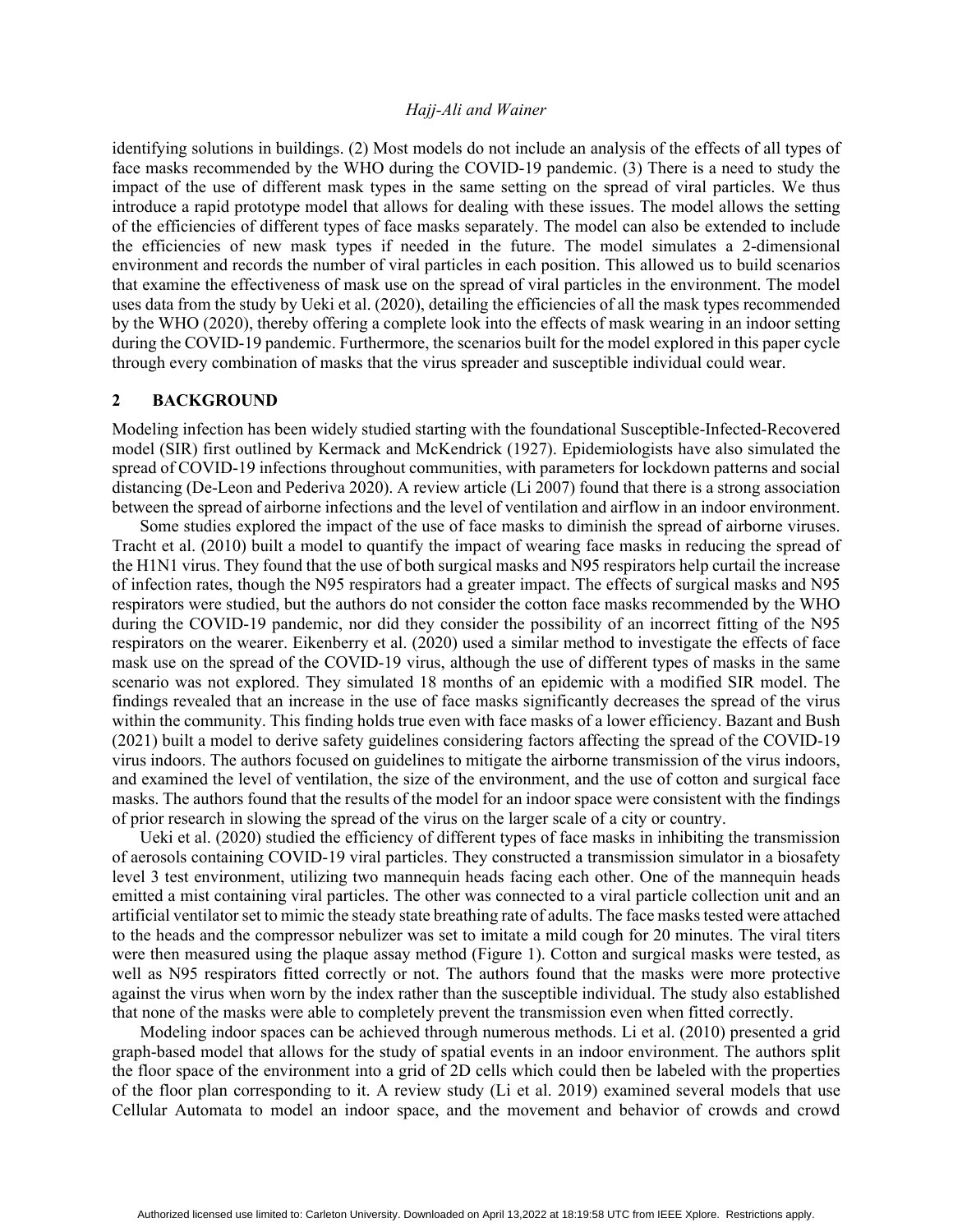evacuation in that environment. Cellular Automata has also been used to model the diffusion/propagation of smoke and its effects on crowd behavior indoors during evacuation (Makmul 2021).



Figure 1: Mask protective efficiency against COVID-19 droplets/aerosols (Ueki et al. 2020).

The Cell-DEVS formalism has been used in various fields to model the behavior of particles or people represented as cells. Khalil et al. (2020) uses a model of CO2 production and dispersion to investigate the feasibility of using the Cell-DEVS modeling methods to determine the best placement of CO2 sensors for occupancy detection. They built and simulated the model using the CD++ toolkit, which allows for simulating DEVS and Cell-DEVS models. The results of the paper found that it was viable to model gas dispersion using the Cell-DEVS formalism. A study by Khalil and Wainer (2020) advanced the previous model and validated the results using data from real-life indoor spaces. Two laboratories were included in the study, one to calibrate the model's parameters, and the other to validate the model. The authors do not model the direction of the airflow in the environments but concluded that the model was still suitable for the use case since the results resembled the ground truth data of the physical system. Cárdenas et al. (2021) used the Cell-DEVS formalism to adapt the epidemiological Susceptible-Infected-Recovered model to work spatially to aid in the study of individual interactions and contact processes as factors of viral spread.

The models were built using Cadmium (Belloli et al. 2019), a DEVS simulator built in C++. Cell-DEVS is an extension of the DEVS formalism that allows building cell spaces. A Cell-DEVS model is composed of an n-dimensional lattice of cells, as seen in Figure 2. The complete cell space is a coupled DEVS model formed by combining the individual atomic models (Wainer 2009).



Figure 2: Cell-DEVS Models (Wainer 2009).

# **3 MODEL DEFINITION AND EXPERIMENTAL SETUP**

Since respiratory fluid and particles of saliva can be vectors of transmission of the COVID-19 virus (Jayaweera et al. 2020), the likelihood of transmission can be dependent on several factors. The behavior of these particles, in the form of droplets or aerosols (Marr et al. 2020), can differ depending on the environment they are in and their size. Two basic classes in which we can separate the vectors include (1) ballistic droplets, and (2) infectious bioaerosols (Marr et al. 2020). Ballistic droplets are particles larger than 100 micrometers; bioaerosols are smaller than that and can stay airborne for a longer time. Both classes can cause infection through the pathways of the mouth, nostrils, or eyes.

The length of time that the viral airborne pathogens can stay viable and the distance they can travel can vary between the classes, though it is accepted that ballistic droplets cannot travel more than 2 meters away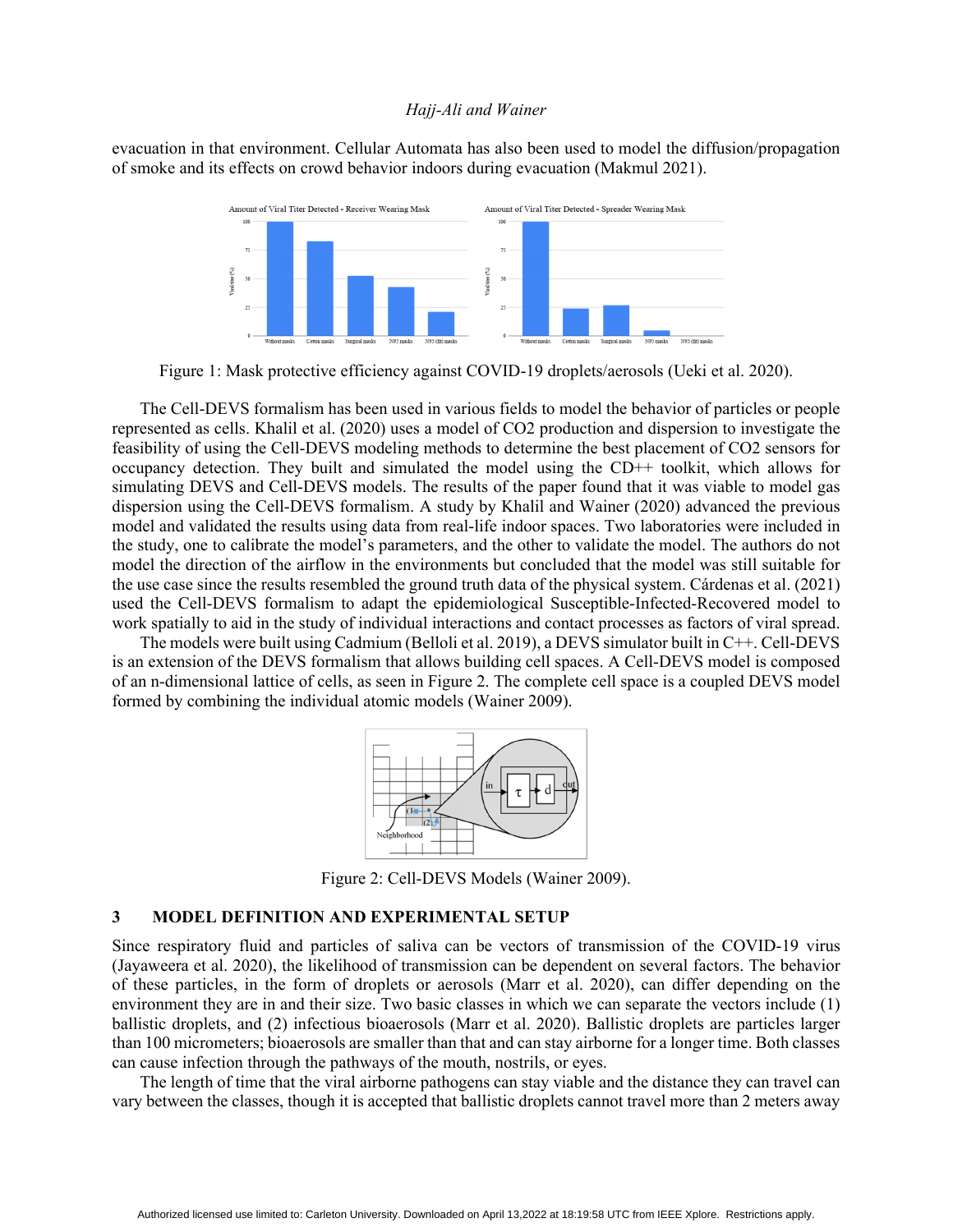from the source and are airborne for only a few seconds, while bioaerosols can stay up in the air for hours (Jayaweera et al. 2020; Marr et al. 2020). Aerosols accumulate more heavily near their source, decreasing as the distance from the source gets larger. Due to this, the conditions of the environment of viral spread, including airflow direction and speed, determine the likelihood of infection based on proximity to the source (Lu et al. 2020). The main method of transmission is through the mouth and nostrils (Marr 2020). The probability of infection also depends on the type of respiratory activity performed by the source, as well as whether they are at rest, talking, singing, or engaging in physical activity (Buonanno et al. 2020a; 2020b).

Buonanno et al. (2020a; 2020b) use the definition of a quantum presented by Wells (1955) as the dose of airborne droplet nuclei needed to infect a susceptible person. The quanta are then calculated for a range of respiratory activities, as well as inhalation rates and level of activity. The authors calculate the quanta emission rates of COVID-19 and estimate the number of infectious quanta in the viral load. They conclude that breathing while at rest emits the lowest quanta at 0.36 per hour while heavy physical activity can increase the rate to 2.4 quanta per hour. Others have studied the rate of aerosol emissions when factoring in the loudness of the source's voice, finding a positive correlation (Asadi et al. 2019).

This information was used to build our model as a Cell-DEVS with 9 different cell types: air, impermeable walls, doors, tables, chairs, ventilation, index (spreader) cells, susceptible, and infected individuals. The cell state keeps track of the time, the cell type, the number of viral particles in the cell, the flow direction, and some variables used for calculating the appropriate number of particles to emit or diffuse to neighboring cells. The index and susceptible individual cells also make use of a state variable that keeps track of the type of mask that cell is using. Each type of mask has a 'shed' variable and an 'efficiency' variable. The shed variable is the percentage of the viral particles that can pass through the mask from the index out to the environment. The efficiency variable is the percentage of the viral particles that can pass through the mask from the environment into the person wearing the mask (Ueki et al. 2020).



Figure 3: Conceptual model of the viral particles within the environment (Altamimi et al. 2021).

A function calculates the number of viral particles that the current cell will receive from its neighbors. It considers the number of particles sent to it by the neighbors, whether directly or through airflow. The flow describes the percentage of particles sent to an adjacent cell in the direction of the ventilation. We also compute the direction by looking at the adjacent cells and adjusting accordingly. We then calculate the number of viral particles the cell will contain next, as well as the number of particles to be sent to the neighbors. We then calculate the number of particles to be produced and emitted at that cell. We compute the number of particles that escape from the mask in use. Finally, we compute the number of particles inhaled by taking the number of particles in the cell and the 'efficiency' of each mask (Figure 3).

| Mask Type                         | Shed  | Efficiency |
|-----------------------------------|-------|------------|
| No Mask                           | 100%  | 0%         |
| Cotton                            | 24%   | 17%        |
| Surgical                          | 27%   | 47%        |
| Incorrectly fitted N95 respirator | $5\%$ | 57%        |
| Correctly fitted N95 respirator   | $0\%$ | 79%        |

Table 1: Mask types with shed and efficiency values (Ueki et al. 2020).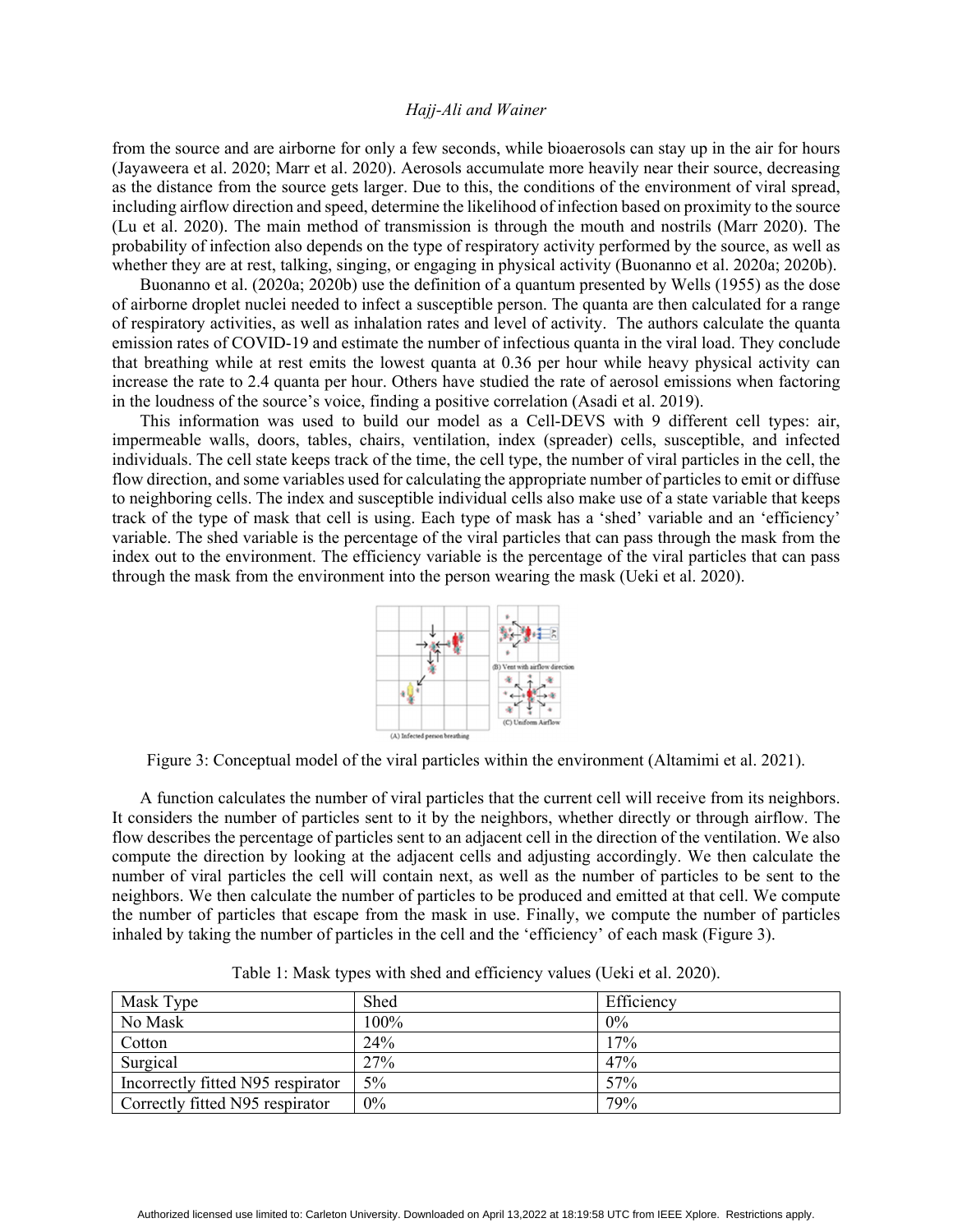The four types of masks that were investigated (WHO 2020) were used in the model; cotton, surgical, incorrectly fitted N95 respirator, correctly fitted N95 respirator, as well as an option for no mask. The mask options with their preset shed and efficiency values can be seen in Table 1.

The processes that occur when advancing a timestep for each of the cell types are as follows:

- *Air*: The air cell calculates the direction of the airflow. It then checks the neighborhood and calculates the number of particles that will be given to it from those neighbors. It then computes the number of viral particles it will be sending to its neighbors and increases its counter variable.
- *Impermeable Wall*: Always has 0 viral particles and does not change. The impermeable walls change the direction and weight of the airflow of surrounding cells.
- *Table*: Performs the same function as the air cells in this version of the model. The table cells are mostly used for the visualization and organization of the chair and person cells. Viral particles pass through them in the same way as the air cells.
- *Chair*: The chair cells allow viral particles to pass across them in the same way as the air and table cells. They spawn the index and susceptible individual cells at the start time.
- *Ventilation*: The main behavior of the ventilation cells is to change the direction and therefore the weights of the airflow of the surrounding cells away from it.
- *Index Cell*: The index cells first calculate the direction of the airflow and checks its neighborhood to calculate the number of particles it will be given from those neighbors. Depending on the preset breathing, speaking, and coughing rate, it might emit viral particles. The number of particles emitted depends on both the type of action as well as the shed of the type of mask being worn.
- *Susceptible Individual Cell*: The cell first calculates the direction of the airflow and checks its neighborhood to calculate the number of particles it will be given from those neighbors. Depending on the preset breathing rate, it might inhale some particles, which depends on the efficiency of the type of mask being worn. If the susceptible individual inhaled a total number of particles greater than or equal to a preset infection threshold, the cell would become a newly infected cell.
- *Newly Infected Cell*: The cell behaves the as the susceptible individual cell and does not have the ability to emit particles. They represent individuals with the potential to become infected because they inhaled viral particles above the quantum.

The experimental setup is based on the model presented above, and it uses the initial configuration of tables and chairs found in Lu et al. (2020). The base scenario was validated with the data found in that study and based on the initial simulation results, the studies considering the use of masks were split into two sets. All the scenarios occur when the restaurant environment is fully occupied, i.e., all the chairs have persons in them. They all involve one infected person that spread the virus placed close to the middle of the environment. In the first group of scenarios, all wear the same type of mask, the only difference between the scenarios being the type of mask worn in each. The second set of scenarios has the virus spreader wearing a different mask than the susceptible individuals. The full implementation of the model and scenarios is available online (Hajj-Ali 2021).

The scenarios presented here are set up using JSON files that describe the size of the environment, the initial values of each cell, and some variables including breathing rate, coughing rate, and efficiency of each mask. The JSON scenarios can be used to run the models in the Cadmium Cell-DEVS Simulation Environment (Belloli et al. 2019) and the DEVS Web Viewer (St-Aubin et al. 2018). This environment allows executing web-based simulations and visualizations, and numerous simulation cases without the need of modifying the underlying models.

The model was used to execute several simulation scenarios, described in detail in upcoming sections. All the cells start with no viral particles in them, and all the cells representing spreaders and susceptible individuals have an initial number of inhaled particles of 0. The environment is represented by an area of 31x28 cells, the outer border of which is lined with impermeable walls and two areas of ventilation 5 cells long. 14 tables of various sizes were created, with a total of 54 chairs. A chair close to the center of the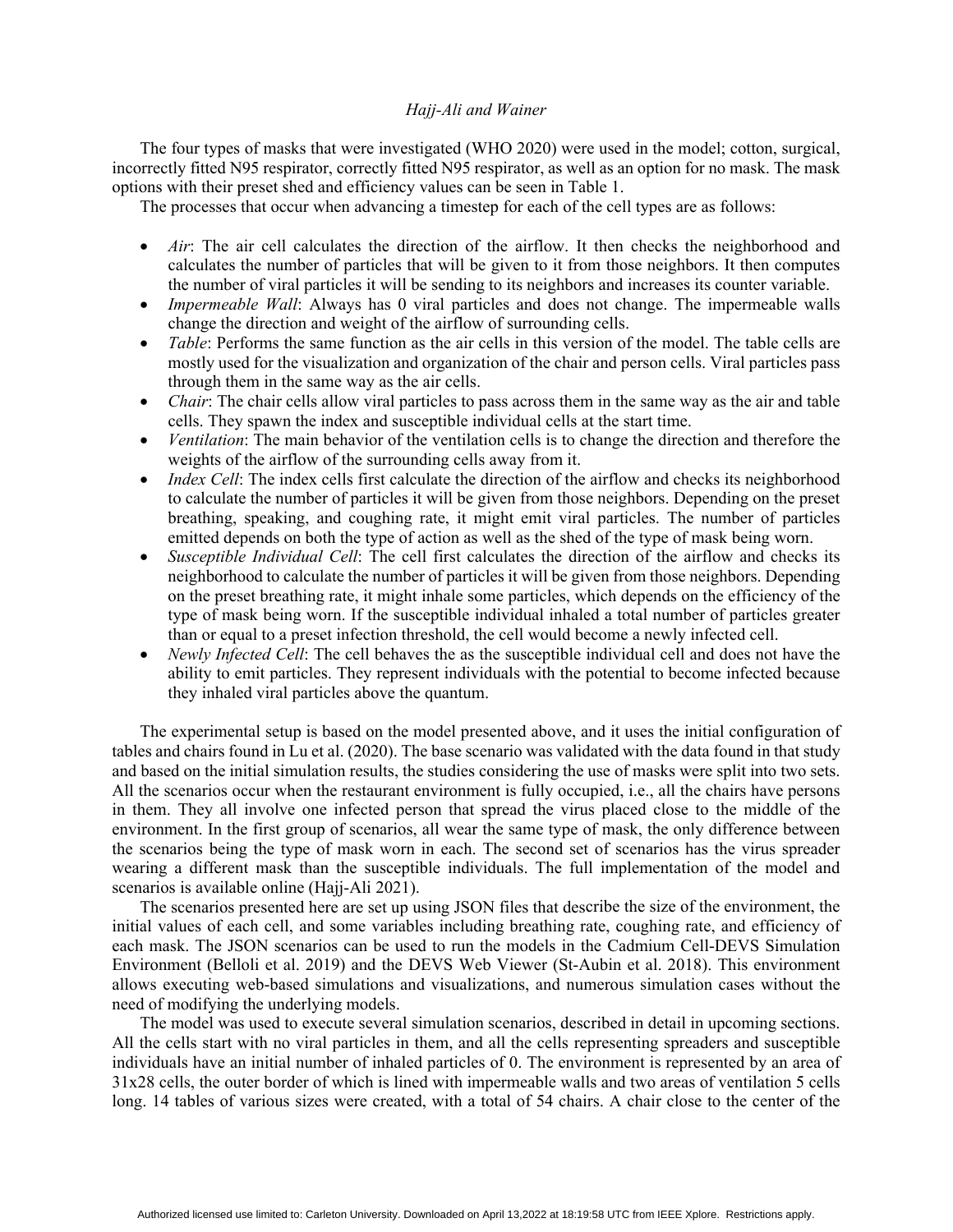environment was occupied with an index cell, while the other 53 chairs were occupied with susceptible individuals. The model used a Moore neighborhood with a range of 1 (9 near neighbors). All variables were kept constant between scenarios, except for the type of mask used by index and susceptible individual cells.

The first set of scenarios consider a restaurant fully occupied (Figure 4), and all the individuals wear masks of the same type. There is only one index case, represented as an index cell in the middle of the room. The scenario is run multiple times changing only the type of mask all the persons in the room are wearing. In total, 5 scenarios were considered:

- 1. All persons not wearing masks.
- 2. All persons wearing cotton masks.
- 3. All persons wearing surgical masks.
- 4. All persons wearing incorrectly fitted N95 respirators.
- 5. All persons wearing correctly fitted N95 respirators.

The second group of scenarios considered that the tables were fully occupied, with an index placed in the same position as in the first set of scenarios. The index wears a mask of a different type than the mask being worn by all the susceptible individuals. The scenario is run multiple times while only changing the type of masks being worn by the index and the susceptible individuals. All unseen combinations of type of mask worn by the index and the type of masks worn by the susceptible individuals were tested.



Figure 4: Layout of the simulation scenario.

# **4 SIMULATION OF MASK WEARING INDOORS**

When visualizing the simulation, we present three views of the environment. The view on the left shows the type of each cell at that time step. The view in the middle shows the concentration of viral particles in the environment at each cell. The view on the right shows the concentration of viral particles inhaled by each susceptible individual. All simulations are run for a little over 114 minutes of simulated time. On a machine with a processor running at 4.60 GHz, each scenario takes around 8.5 minutes to complete.

## **4.1 Same Mask Type**

Initially, we study a case when both the spreader and the susceptible individuals are not wearing masks. At the first instance of emission of viral particles from the index (Figure 5a), the particles reached a position 6 cells above the index, with no spreaders having inhaled any particles. Halfway through the simulation at 52 minutes (Figure 5b), the dispersion of the particles reaches 23.2% of the area. It can also be seen that there are 9 susceptible individuals that inhaled enough particles to become infected, as well as 2 more that are close to the threshold of infection. At 114 minutes the particles cover 32.1% of the area with a maximum distance from the source of 15 cells, and 3 more susceptible individuals had become infected. In total, 18 of the 53 susceptible individuals had inhaled some quantity of viral particles after 114 minutes (Figure 5c).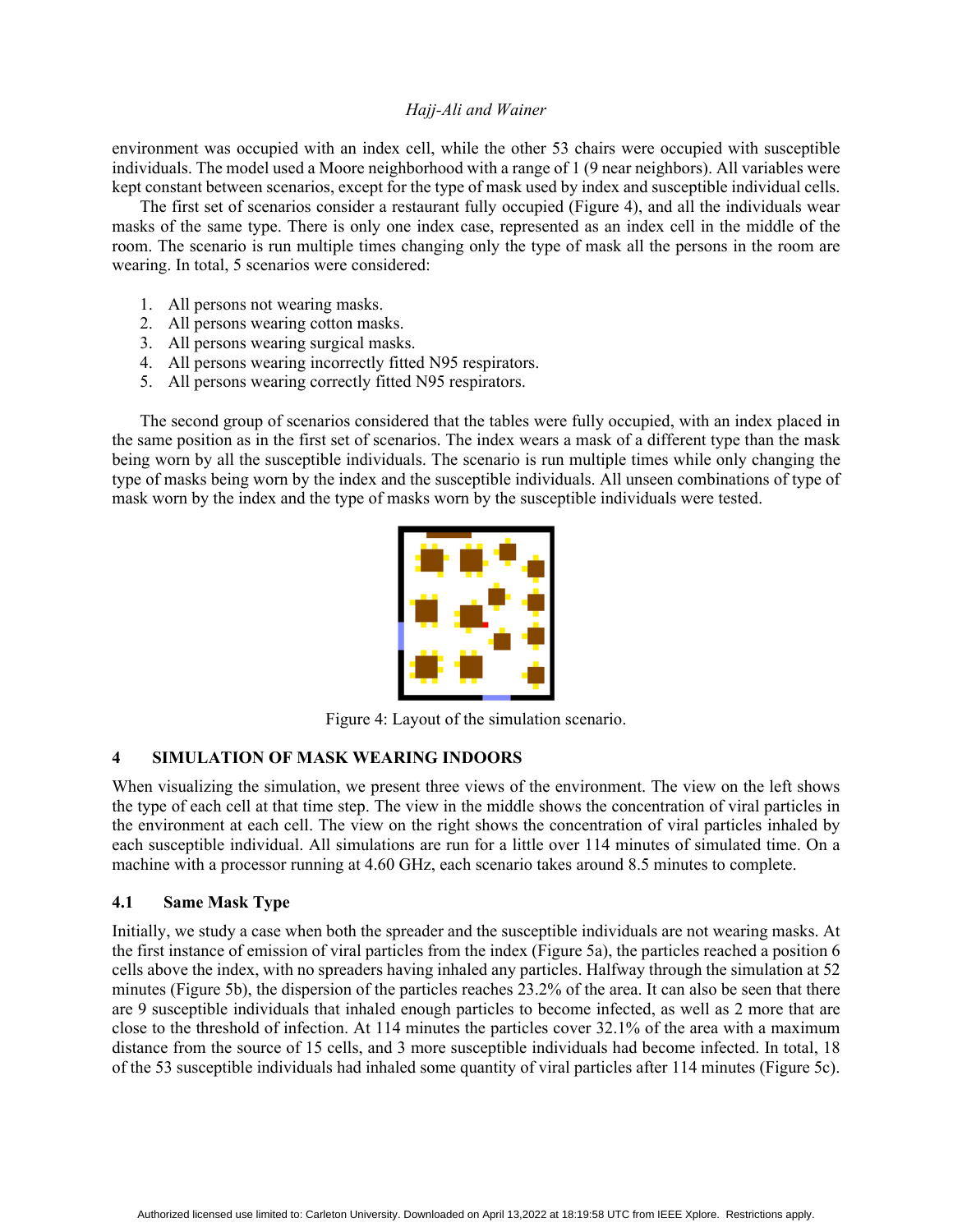



Figure 5: Simulation results; no one wearing masks: (a) initial spread; (b) 52 minutes; (c) 114 minutes.

The next scenario considers that both the index and the susceptible individuals are wearing cotton masks. At the first instance of emission of viral particles from the index, the particles only reached the position directly adjacent above the index (Figure 6a). Again, at 52 minutes into the simulation, the dispersion of the particles had reached 7.2% of the area of total possible cells (Figure 6b).



Figure 6: Everyone wearing cotton/surgical masks: (a) initial spread; (b) 52 minutes; (c) 114 minutes.

We can see that there are 3 susceptible individuals that had inhaled enough particles to become infected, and 1 more that is close to the infection threshold. At 114 minutes into the simulation there are a total of 5 susceptible individuals that had inhaled the viral particles, including 4 that had become infected (Figure 6c). The particles covered 11.9% of the environment, at a maximum distance of 8 cells from the index. Both the number of infected susceptible individuals and the area covered by the viral particles had decreased by around two thirds when all the persons were wearing cotton masks compared to not wearing any masks.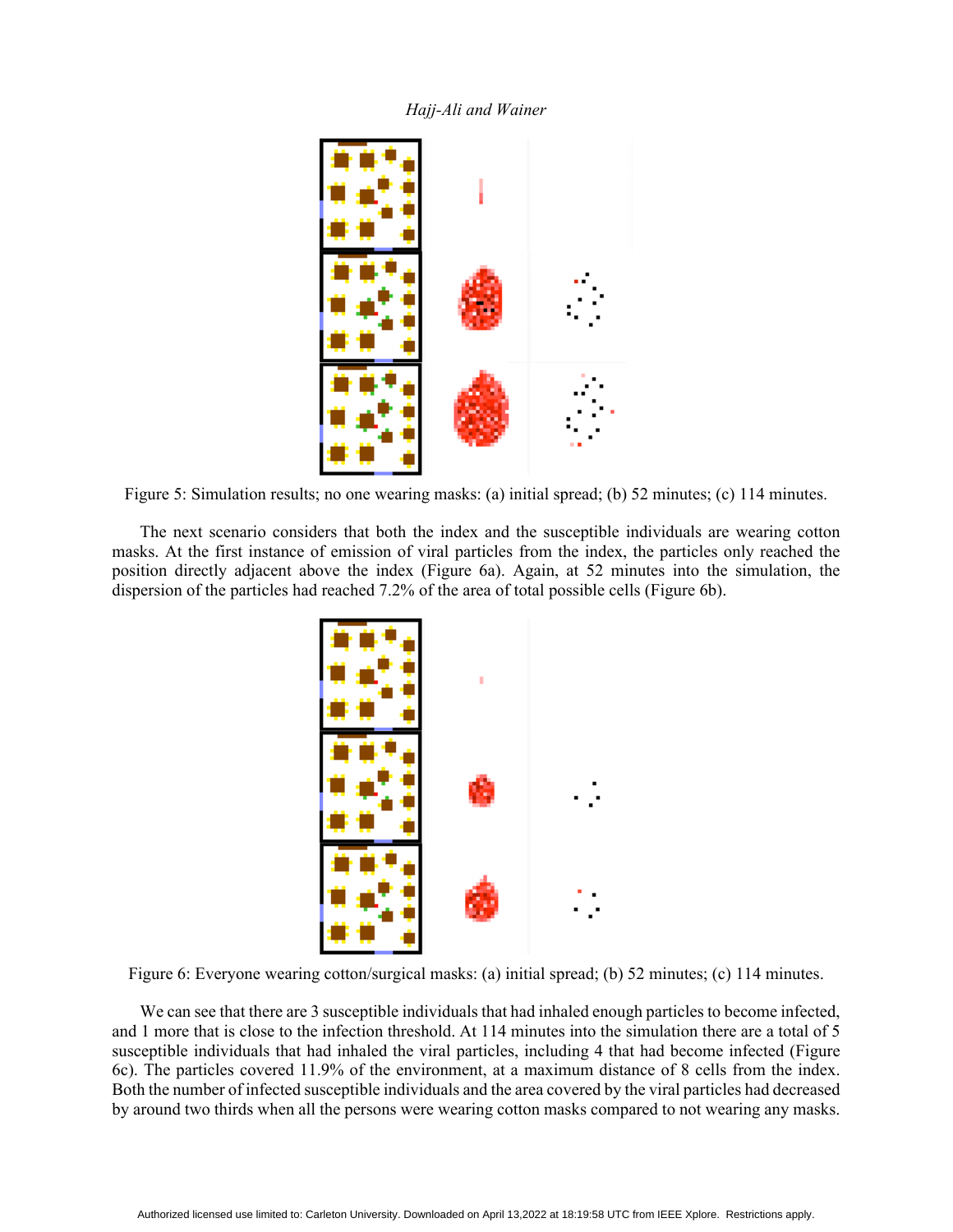The next scenario considered that both the index and the susceptible individuals were wearing surgical masks. Although the efficiency of the surgical masks is significantly greater than that of the cotton masks the scenarios return identical results. Over 114 minutes, the spread of the viral particles in the third scenario follows the same pattern as that of the second. There are also 4 infected susceptible individuals at the end of the simulation, with only 1 more having inhaled any viral particles, and an area covered of 11.9%. This is due to the similarity in the shed values of the cotton and surgical face masks, 24% and 27% respectively.

The final two scenarios consider that all the persons in the restaurant are wearing N95 respirators. One of the scenarios explores the use of incorrectly fitted respirators, while the other looks at the use of correctly fitted respirators. Both scenarios resulted in an insignificant number of viral particles emitted from the index, and therefore, no particles appear in the visualization at the end of the simulation (Figure 7). This phenomenon can be explained by the low shed values of both respirators. With shed values of 5% and 0% for incorrectly and correctly fit N95 respirators respectively, the viral particle spread is low enough after 114 minutes that no particles had been inhaled by any susceptible individuals. Therefore, the use of N95 respirators in this context is safer for those around the index than the use of surgical, cotton, or no mask.



Figure 7: Visualization of the results; everyone wearing N95 respirators 114 minutes into the simulation. Note that the views in the middle and the right are blank due to the lack of viral particles in the environment.

### **4.2 Different Mask Types**

The second group of scenarios occur when the index is wearing one type of mask while all the susceptible individuals are wearing another type. This resulted in twenty different scenarios. Eight of those scenarios have the index wearing either an incorrectly fit N95 or a correctly N95. It can be seen in the previous section that when the index wears an N95 respirator, a minimal number of viral particles are emitted. Therefore, we do not include the results of the scenarios that use of an N95 respirator for the index, as they all produce the same outcome as the one shown in Figure 7. The remaining twelve scenarios consist of four scenarios where the index is wearing no mask while the susceptible individuals are wearing one of the four masks, four scenarios where the index is wearing a cotton mask while the susceptible individuals are either wearing no mask or one of the other masks, and four scenarios where the index is wearing a surgical mask while the susceptible individuals are either wearing no mask or one of the other masks.

The spread of the viral particles in the scenarios with the index not wearing a mask all have the same size and shape of the viral particle spread in the environment as seen in Figures 8-11. The outward spread of the particles from the index in a controlled environment depends only on the shed value of the mask being worn by the index. The only difference between the simulations is the number of particles inhaled by the susceptible individuals, and accordingly, the number of susceptible individuals that become infected. When the susceptible individuals are wearing cotton masks, 12 of them became infected, the same as in the first scenario, with a total of 15 having inhaled some number of particles. 15 susceptible individuals also inhaled some viral particles when they were wearing surgical masks or incorrectly fit N95 respirators. The use of surgical masks and incorrectly fit N95 respirators only decreased the number of infected susceptible individuals by 1 to a total of 11. The scenario with the susceptible individuals wearing correctly fit N95 respirators, however, had displayed a decrease of both the number of infected susceptible individuals to 9, and the number of susceptible individuals that inhaled viral particles to 13.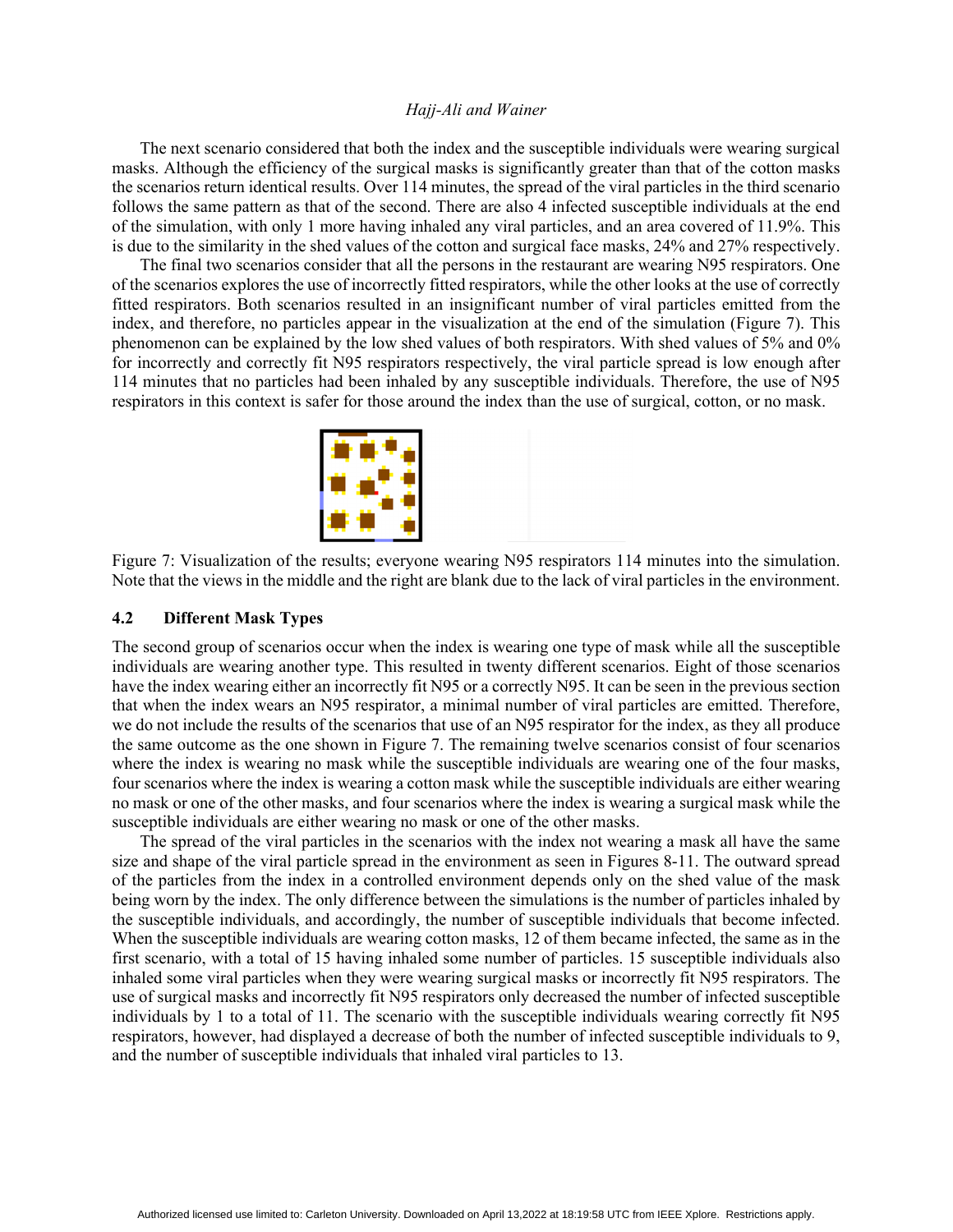

Figure 8: Index not wearing a mask; others wearing cotton masks.



Figure 9: Index not wearing a mask; others wearing surgical masks.



Figure 10: Index not wearing a mask; others wearing incorrectly fit N95 respirators.



Figure 11: Index not wearing a mask; others wearing correctly fit N95 respirators.

As seen in the previous section, the scenario when the index is wearing a cotton mask returns an identical viral spread pattern to the scenario when the index is wearing a surgical mask due to the similar shed values of both mask types. We present the visualizations of both types of masks that the index wears in one figure for each type of mask that the susceptible individuals wear in the scenario (Figures 12-15).



Figure 12: Index wearing cotton/surgical mask; others not wearing masks.

After running the simulation for 114 minutes, we can see that the number of susceptible individuals that become infected stays constant at 4, regardless of the mask worn. The number of susceptible individuals that have inhaled viral particles also stays the same, except in the case of the susceptible individuals wearing correctly fit N95 respirators. When looking at the scenarios in order of susceptible individual mask type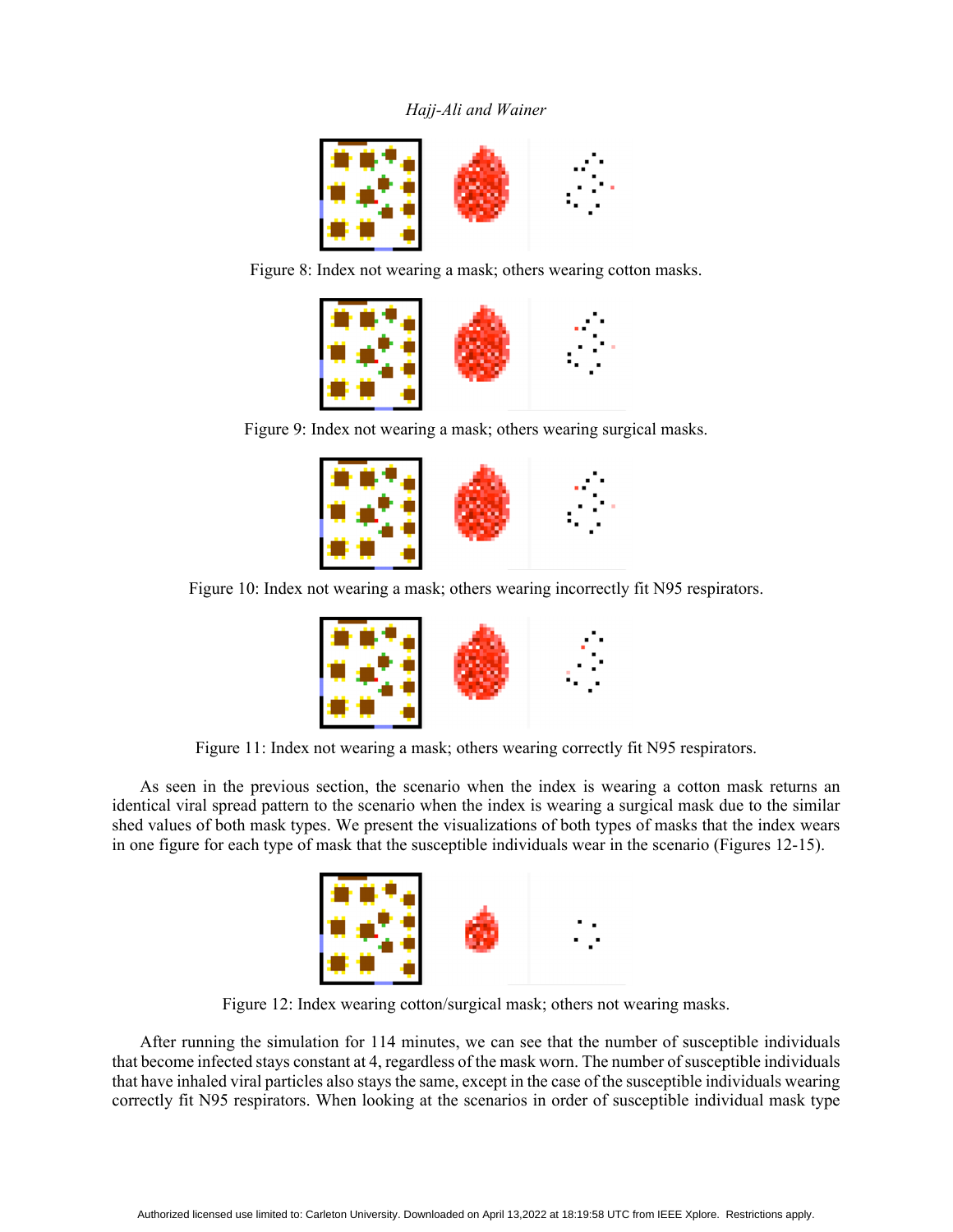efficiency, Figure 16 down to Figure 19, we can note that the number of inhaled particles seen in the rightside view decreased.



Figure 13: Index wearing cotton/surgical mask; others wearing cotton masks.



Figure 14: Index wearing cotton/surgical mask; others wearing incorrectly fit N95 respirators.



Figure 15: Index wearing cotton/surgical mask; others wearing correctly fit N95 respirators.

## **4.3 Discussion**

Table 2 summarizes the results of our simulation studies. We can see a larger decrease in new infections when masks with higher efficiencies were used by the index rather than the susceptible receivers. When a mask was not worn by the index, the number of infections ranged from 9 to 12, however, when a cotton or surgical mask was worn by the index, the number of infections stayed constant at 4, despite the difference in efficiencies in the masks worn by the susceptible receivers. The area of the environment reached by the viral particles diminished by two thirds when a cotton or surgical mask was worn by the index, from 32.1% to 11.9%. Of note are the effects of the N95 respirators. Though the use of N95 respirators by susceptible individuals did not completely protect them from infection, the respirators did decrease the likelihood of particle inhalation. When the respirators were worn by the indexes, there was a perfect stop in the spread of the viral particles, thereby keeping everyone else present in the environment safe.

We can see from the results that the type of mask worn by the infected indexes is much more important to the safety of the susceptible individuals in the environment than the type of mask worn by the susceptible individuals themselves. Although the better performing masks do make a difference in the number of inhaled particles and slightly decreases the number of new infections, specifically when the index does not wear any mask, the use of any type of mask by the index cells has a much greater impact. The drastic decrease in infected susceptible individuals when moving from a scenario where the index does not wear a mask to a scenario where the index wears an N95 respirator, or to a lesser extent a cotton or surgical mask, is apparent. When looking at the susceptible individuals that were in a position near the index, the use, or lack of, of any mask other than an N95 respirator did not change the outcome. This can be seen to be in line with the recommendations provided by the WHO (2020) during the COVID-19 pandemic in that mask use is not to be used in lieu of the concept of physical distancing, but in conjunction with it.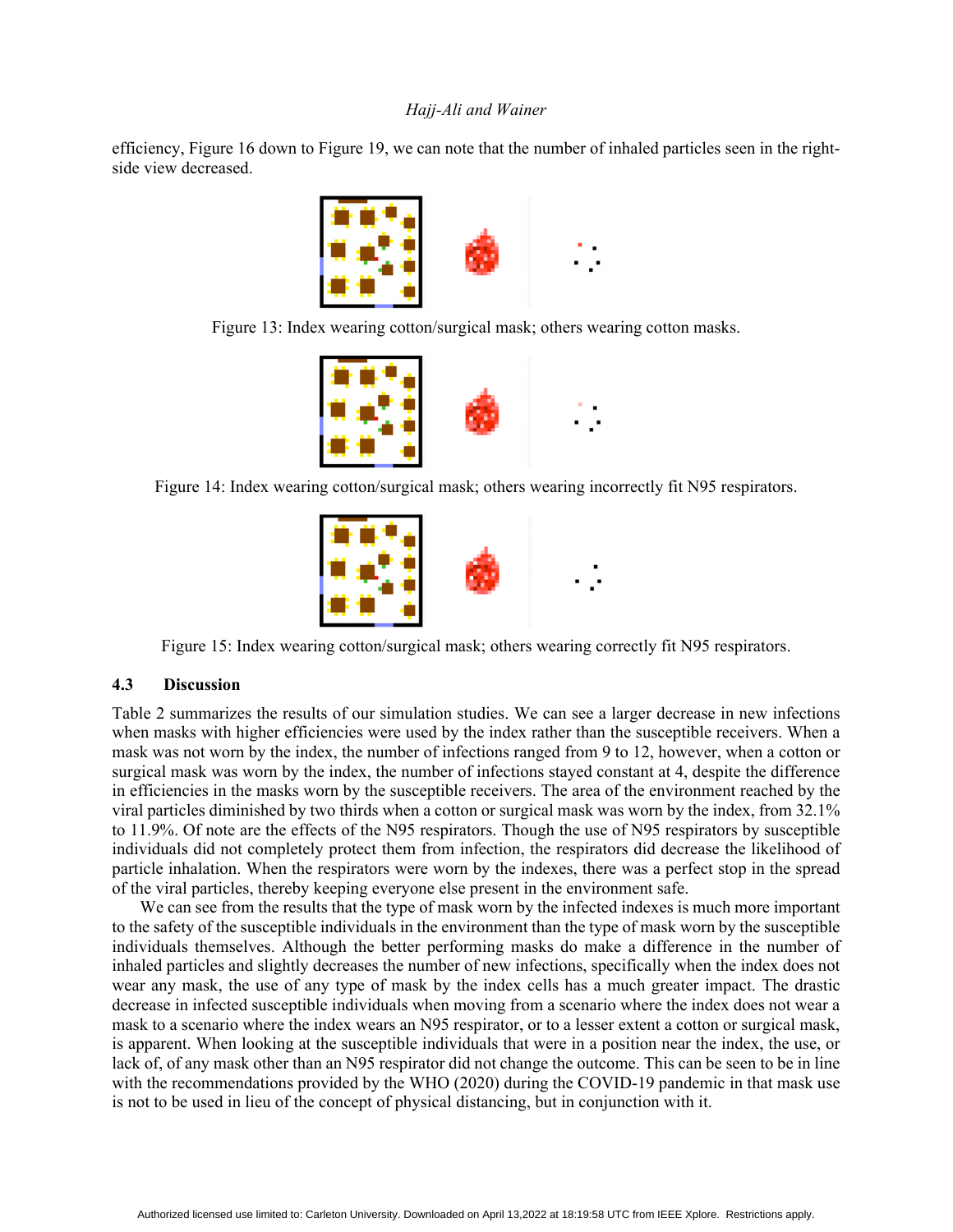| Mask worn by        | Masks worn by       | Susceptible   | Susceptible    | Area reached by |
|---------------------|---------------------|---------------|----------------|-----------------|
| virus index         | susceptible         | individuals   | individuals    | viral particles |
|                     | individuals         | that have     | that have      |                 |
|                     |                     | inhaled viral | become         |                 |
|                     |                     | particles     | infected       |                 |
| None                | None                | 18            | 12             | 32.1%           |
|                     | Cotton masks        | 15            | 12             |                 |
|                     | Surgical masks      | 15            | 11             |                 |
|                     | Incorrectly fit N95 | 15            | 11             |                 |
|                     | Correctly fit N95   | 13            | 9              |                 |
| Cotton mask and     | None                | 5             | 4              | 11.9%           |
| surgical mask       | Cotton masks        |               | 4              |                 |
|                     | Surgical masks      |               | 4              |                 |
|                     | Incorrectly fit N95 | 5             | 4              |                 |
|                     | Correctly fit N95   | 4             | 4              |                 |
| Incorrectly fit N95 | All masks           | $\theta$      | $\overline{0}$ | $0\%$           |
| Correctly fit N95   |                     |               |                | 0%              |

|  |  | Table 2: Results of all scenarios. |
|--|--|------------------------------------|
|  |  |                                    |

# **5 CONCLUSIONS**

We presented a model that simulates viral spread spatially in a 2D indoor environment. The model was built to consider the efficiencies of different mask types. This allowed for the simulation of scenarios to explore the effects of wearing face masks on the spread of airborne viral infections in an indoor setting. Using data on the specific efficiencies of face masks recommended for use during the COVID-19 pandemic, we were able to study the impact of different mask wearing combinations on the spread of the virus in a restaurant-like setting. The limitations of the model mean that both the incorrectly and correctly fit N95 respirators returned similar results when worn by the indexes, and that they do not allow for the visualization of the small number of viral particles emitted in those cases. This is not true in a real-world setting, and further study and modifications to the model can be made to better represent this. The results show that more emphasis should be placed on the type of mask being worn by someone with symptoms or a suspicion of having the virus than the type of mask being worn by susceptible people trying to protect themselves. As expected, the type of masks with a higher efficiency in the one-to-one studies are also more efficient when looking at an environment that contains more people. The use of any mask greatly decreased the chance of infection and the spread of the viral particles, as opposed to not wearing a mask. Currently we are exploring the use of the Cell-DEVS formalism to develop a 3D environment for more in-depth study of the effects of viral particle spread in an environment.

## **REFERENCES**

- Altamimi, T., H. Khalil, V. S. Rajus, R. Carriere and G. Wainer. 2021. "Cell-DEVS models with BIM integration for airborne transmission of COVID-19 indoors". *Symposium on Simulation in Architecture and Urban Design SimAUD* 2021 (virtual).
- Anderson, R. M., H. Heesterbeek, D. Klinkenberg, and T. D. Hollingsworth. 2020. "How will country-based mitigation measures influence the course of the COVID-19 epidemic?". *The Lancet* 395(10228):931-934.
- Asadi, S., A. S. Wexler, C. D. Cappa, S. Barreda, N. M. Bouvier, and W. D. Ristenpart. 2019. "Aerosol emission and superemission during human speech increase with voice loudness". *Scientific Reports* 9:2348.
- Bazant, M. Z. and J. W. M. Bush. 2021. "A guideline to limit indoor airborne transmission of COVID-19". *Proceedings of the National Academy of Sciences* 118(17):e2018995118.
- Belloli, L., D. Vicino, C. Ruiz-Martin, and G. Wainer. 2019. "Building Devs Models with the Cadmium Tool". *Proceedings of the Winter Simulation Conference* 2019, December 8<sup>th</sup>-12<sup>th</sup>, Maryland, United States of America, 45–59.